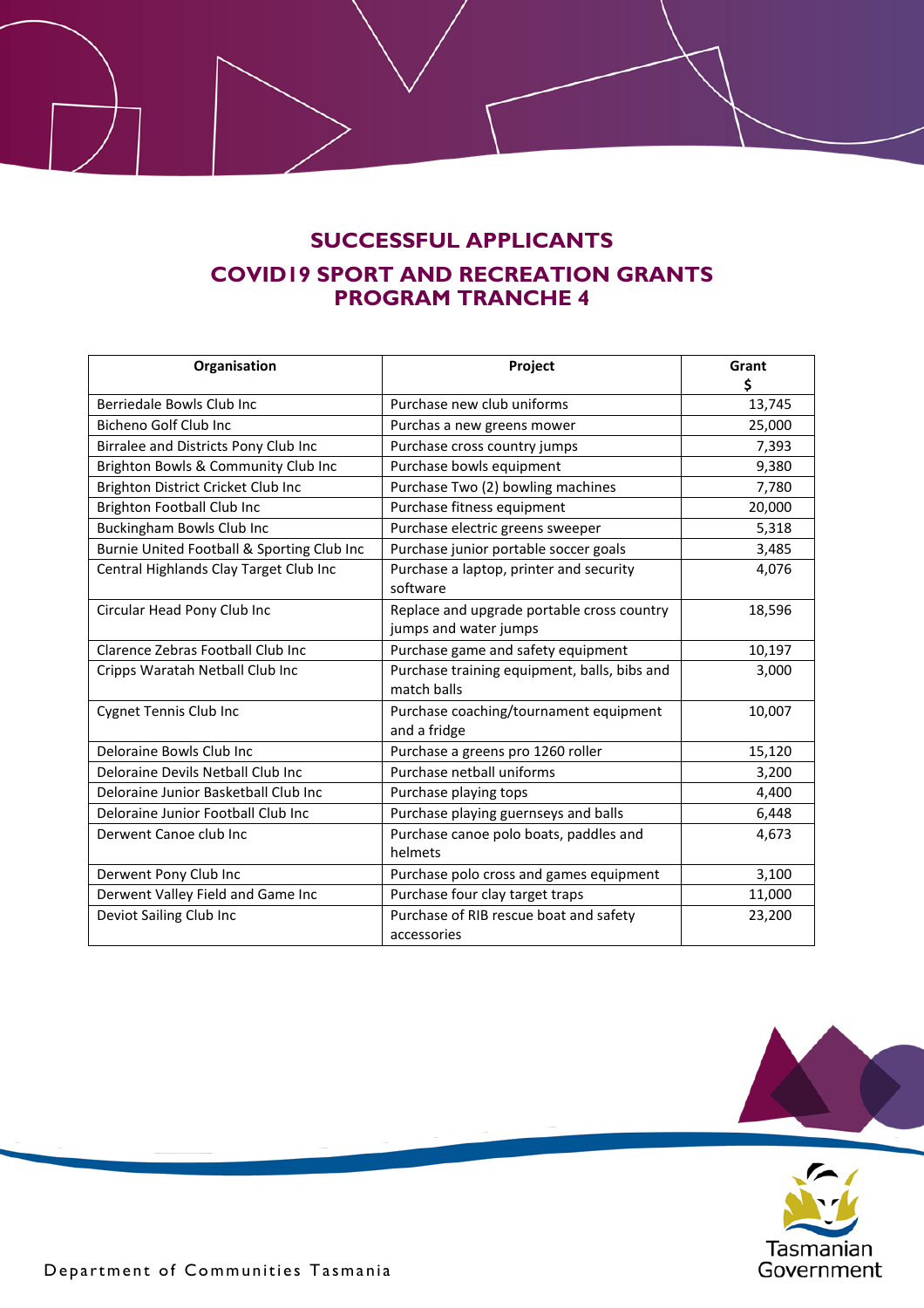

| Organisation                                  | Project                                                                                                                | Grant<br>\$ |
|-----------------------------------------------|------------------------------------------------------------------------------------------------------------------------|-------------|
| Devonport Basketball Council Inc              | Purchase basketball shoot training machine,<br>ipads and a laptop                                                      | 14,270      |
| Dominoes Basketball Club Inc                  | Purchase playing uniforms                                                                                              | 7,125       |
| East Launceston Bowling Club Inc              | Purchase 30 sets barefoot bowls                                                                                        | 3,770       |
| Glenorchy Basketball Association Inc          | Future basketball training standards                                                                                   | 11,009      |
| Glenorchy Cricket Club Inc                    | Purchase cricket equipment for training                                                                                | 4,541       |
| Glenorchy District Football Club Inc          | Purchase of player jumpers                                                                                             | 4,056       |
| Hobart Central Cricket Club Inc               | Purchase bowling machine, balls Ryobi<br>generator and uniforms with club branding                                     | 11,460      |
| <b>Hobart Disc Golf Inc</b>                   | Purchase disc golf baskets                                                                                             | 9,950       |
| Hobart Gymnastics Academy Inc                 | Purchase gymastics sporting and real-time<br>playback equipment                                                        | 9,000       |
| Hobart Phoenix Basketball Association Inc     | Purchase basketball equipment                                                                                          | 7,849       |
| Hobart Police and Community Youth Club<br>Inc | Jumpstart gymnastics program                                                                                           | 13,299      |
| Hobart Wheelers Dirt Devils Inc               | Purchase a new timing systems for cycling<br>race events                                                               | 21,472      |
| Howrah Bowls Club Inc                         | Lawn bowls green mower                                                                                                 | 6,442       |
| Jumping Tasmania Inc (South)                  | Purchase 8x5 Tandem Box Trailer with Cage<br>and cover                                                                 | 3,300       |
| Kentish Aquatic Club Inc                      | Purchase trick water skis and mandatory<br>accessories                                                                 | 3,297       |
| Kingborough Bowls and Community Club<br>Inc   | Purchase bowls equipment                                                                                               | 5,109       |
| Kingborough Gymnastics Committee Inc          | Replacement of safety matting                                                                                          | 25,000      |
| Kingborough Lions United Football Club Inc    | 2 sets of portable soccer goals                                                                                        | 13,000      |
| Kingborough Tigers Sports Club Inc            | Replacement and upgrade of gym<br>equipment replacement, training and game<br>day kit and umpire and coach development | 8,052       |
| Kingston Beach Surf Life Saving Club Inc      | Purchase ten training and competition<br>boards                                                                        | 14,528      |
| Knights Cricket Club Inc                      | Purchase of white cricket balls                                                                                        | 3,062       |
| Latrobe Basketball Association Inc            | Purchase a Karcher floor cleaner/scrubber                                                                              | 5,524       |
| Launceston City F C Inc                       | Portable goals and an AED                                                                                              | 8,180       |
| Leven Pony Club Inc                           | Enclosed arena panels and safety equipment                                                                             | 5,500       |
| Lindisfarne Cricket Club Inc                  | Female cricket playing uniforms                                                                                        | 3,900       |
| Lindisfarne Master Rules Footy Club Inc       | Purchase Defibrillator and Fridge/Freezer                                                                              | 6,135       |
| Mowbray Golf Club Inc                         | Toro groundmaster 4000D turf mower                                                                                     | 25,000      |
| Nepali Cricket Club Inc                       | Purchase cricket equipment and team shirts                                                                             | 17,147      |
| New Norfolk Bowls Club Inc                    | Foot mats, umpire equipment and<br>scoreboards                                                                         | 3,014       |
| New Town District Cricket Club Inc            | Cricket bowling machine, and cricket pitch<br>covers                                                                   | 8,337       |
| North Hobart Cricket Club Inc                 | Cricket bowling machine                                                                                                | 10,560      |
| North Western Pistol Club of Tasmania Inc     | 10 Rika World 10m Target Changers and<br>four (4) Hammerli AP20 Air Pistols                                            | 10,440      |
| Northern Suburbs Table Tennis League Inc      | Table tennis tables, barriers and umpires'<br>seats                                                                    | 8,523       |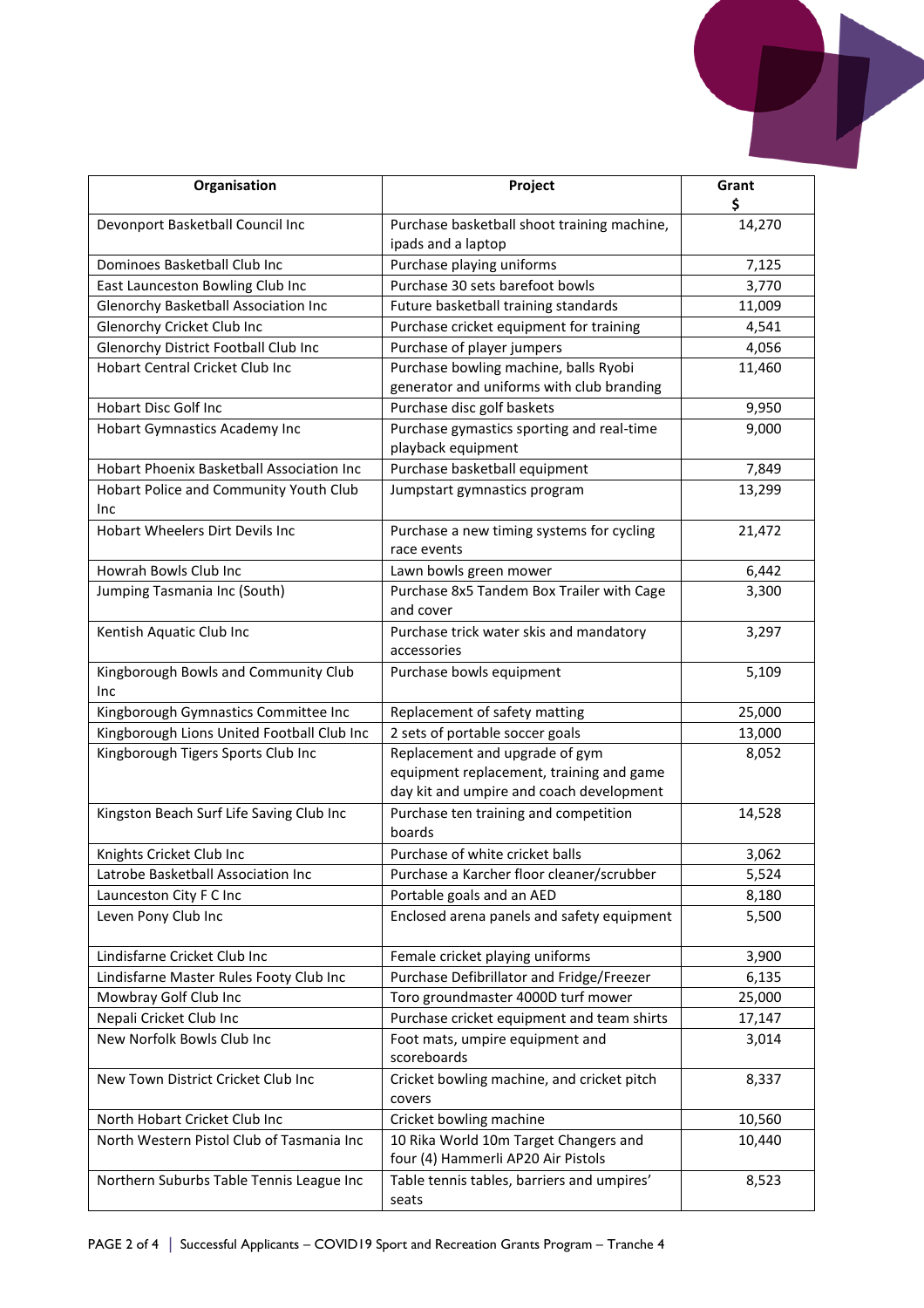

| Organisation                                                                         | Project                                                                                                          | Grant<br>\$ |
|--------------------------------------------------------------------------------------|------------------------------------------------------------------------------------------------------------------|-------------|
| Old Scholars Football Association Inc                                                | Australian Rules Sherrin yellow training<br>footballs                                                            | 3,960       |
| Orford Golf Club Inc                                                                 | Replacement greens mower                                                                                         | 17,718      |
| Paringa Archers Launceston Inc                                                       | Archery target butts                                                                                             | 5,747       |
| Penguin Basketball Association Inc                                                   | Purchase of playing uniforms                                                                                     | 18,000      |
| Pickleball Association Tasmania Inc                                                  | Five (5) pickleball starter kits                                                                                 | 3,578       |
| Port Dalrymple Yacht Club Inc                                                        | Replacement outboard motor                                                                                       | 6,715       |
| Port Sorell Table Tennis Club Inc                                                    | Purchase table tennis equipment                                                                                  | 9,099       |
| Prospect Junior Football Club Inc                                                    | Purchase of guernseys, shorts and socks                                                                          | 10,000      |
| Queenstown Swimming Club Inc                                                         | Operational equipment                                                                                            | 3,500       |
| Ravenswood Bowls Club Inc                                                            | Upgrade mower                                                                                                    | 7,039       |
| Reclink Australia                                                                    | Sporting equipment                                                                                               | 3,815       |
| Riverside Olympic Football Club Ltd                                                  | Replacement/upgrade of soccer goal                                                                               | 12,800      |
| Scout Association of Australia Tasmania<br>Branch (The) (North West Bay Scout Group) | Purchase kayaks                                                                                                  | 4,105       |
| Sheffield Cricket Club Inc                                                           | Purchase of Junior and Female Playing<br>Equipment and four iPads for match scoring.                             | 7,046       |
| Slab Road Cricket Club Inc                                                           | 60 cricket balls and 12 cricket helmets                                                                          | 4,248       |
| Somerset Amateur Basketball Association<br>Inc                                       | Basketball shooting gun                                                                                          | 14,550      |
| South East Junior Football Club Inc                                                  | Player jumpers, training aids, first aid kits<br>and team manager boxes for newly formed<br>junior football club | 7,000       |
| Southern Raiders Junior Soccer Club Inc                                              | Purchase of uniforms and equipment                                                                               | 10,705      |
| Southern Wolves Basketball Association Inc                                           | Basketball game-day kits                                                                                         | 5,230       |
| St Helens Bowls Club Inc                                                             | Unfixed outdoor bench seating                                                                                    | 3,120       |
| St Helens Golf Club Inc                                                              | One golf cart                                                                                                    | 8,773       |
| St Helens Netball Association Inc                                                    | Electronic media and scoring equipment                                                                           | 13,308      |
| St Marys Sports Centre Inc                                                           | Toro greensmaster triflex mower                                                                                  | 12,000      |
| Taekwondo Australia Tasmania Division Inc                                            | Daedo electronic olympic competition<br>system                                                                   | 12,169      |
| Tamar Canoe Club Inc                                                                 | Canoes and safety equipment                                                                                      | 9,506       |
| Taroona Rugby Union Football Club Inc                                                | Purchase a scrum machine                                                                                         | 11,643      |
| Tasmanian Echidnas Volleyball Club Inc                                               | Purchase playing equipment                                                                                       | 6,064       |
| Tasmanian Eventing Association Inc (for<br>Southern Tasmanian Eventing Association)  | Zero turn mower                                                                                                  | 12,799      |
| Tasmanian Football League Umpires<br><b>Association Inc</b>                          | Match day equipment                                                                                              | 6,500       |
| Tasmanian University Cricket Club Inc                                                | Purchase portable cricket pitch and Cricket<br>warm-up/throw-down practice net                                   | 6,182       |
| Tasmanian University Dive Club Inc                                                   | Dive vessel pontoons                                                                                             | 22,336      |
| Triathlon South Inc                                                                  | Timing support and storage/transport<br>equipment                                                                | 5,421       |
| Ulverstone Basketball Association Inc                                                | Basketballs and gym equipment                                                                                    | 4,409       |
| Ulverstone District Cricket Club Inc                                                 | Portable electronic scoreboard, trolley and<br>battery                                                           | 23,031      |
| Ulverstone Soccer Club Inc                                                           | Portable full-size soccer goals                                                                                  | 4,419       |